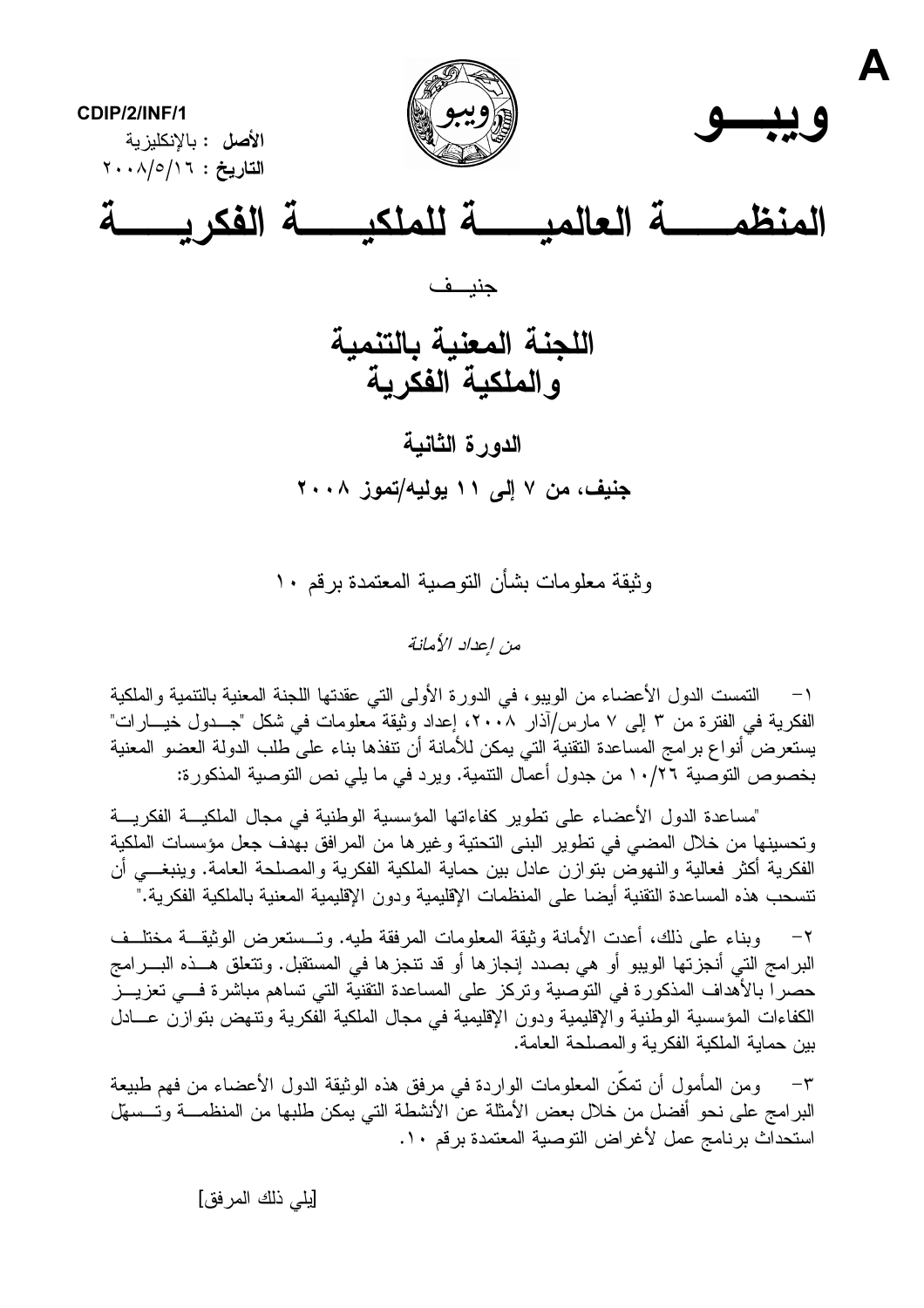## $CDIP/2/INF/1$

## $\operatorname{ANNEX}$

# المرفق

| النتائج المرتقبة                                                                                                                                                                                                                                                                                                                                                                                          | أنواع الأنشطة                                                                                                                                                                                                                                                                                               | الأهداف                                                                                                                                                                                                                                                       | المؤسسات والجهات<br>المستفيدة المستهدفة           | عنوان/مضمون<br>برنامج المساعدة التقنية                                                         |
|-----------------------------------------------------------------------------------------------------------------------------------------------------------------------------------------------------------------------------------------------------------------------------------------------------------------------------------------------------------------------------------------------------------|-------------------------------------------------------------------------------------------------------------------------------------------------------------------------------------------------------------------------------------------------------------------------------------------------------------|---------------------------------------------------------------------------------------------------------------------------------------------------------------------------------------------------------------------------------------------------------------|---------------------------------------------------|------------------------------------------------------------------------------------------------|
| فهم موسَّع لمجـــدوى الملكيـــة<br>الفكرية وأهميتها لدى واضعى<br>السياسات وكفاءات معـــززة<br>ا لتحليــــل سياســـــات الملكيـــــة<br>الفكرية المتوازنة وصسياغتها<br>ونتفيذها في الدول الأعضاء                                                                                                                                                                                                           | دورات تدريبية تنظمها أكاديمية الويبسو علسى السصعيد<br>الوطني أو الإقليمي أو الأقاليمي؛<br>ودورات خاصة للأكاديمية عن قضايا السساعة لــشرائح<br>محددة من الجمهور ؛<br>وتركيز معزز في تلك الدورات على كيفية صياغة نظام<br>منوازن بشأن الملكية الفكرية؛                                                         | مشاطرة المعلومات وتوفير النوجيه<br>والتــــدريب لمتخــــذي القــــرارات<br>والمستشارين السياسيين وغيـــرهم<br>من كبار المسؤولين                                                                                                                               | برنامج وضــع المؤسسات الحكومية<br>وواضعى السياسات | السياسات                                                                                       |
| في البلدان الناميـــة والبلـــدان                                                                                                                                                                                                                                                                                                                                                                         | إدراج جدول أعمال التنمية ضمن المناقشات.<br>مشورة حول مشروعات القوانين واللوائح؛                                                                                                                                                                                                                             | دعم في صياغة تشريعات جديـــدة                                                                                                                                                                                                                                 | المؤسسات الحكومية                                 | ٢ - تقديم مــساعدة                                                                             |
| الأقل نموا والبلدان المنتقلــة<br>إلى الاقتصاد الحر، تحـــديث<br>للتــــشريعات المعنيــــة وفقــــا<br>لالتزاماتها الدولية وأهــدافها<br>النتموية، ونمكـــن واضــــعى<br>السياسات والخبراء القانونيين<br>من اتخاذ قـــر ار ات مـــستنير ة<br>بشأن الاستفادة من الخيسار ات<br>القانونية ومسواطن المرونسة<br>المتاحة في الإطار القــانوني<br>الدولبي، بما في ذلـــك انفـــاق<br>تريبس، في قوانينها الوطنية. | ومشاركة في الاجتماعات؛<br>وبعثات للخبراء وزيارات استشارية يقوم بها مــسؤولون<br>حكوميون؛<br>تدريب المفاوضين ومحرري النصوص القانونية؛<br>ومشورة بشأن الانضمام إلى المعاهدات الدولية وتنفيذها،<br>نشمل الاتفاقات الإقليمية ونراعى الأولويات والأهداف التنموية<br>ومواطن المرونة المتاحة في الاتفاقات الدولية. | بشأن الملكيـــة الفكريــــة ونقـــديم<br>مساعدة قانونية وفقــا للمتطلبـــات<br>الخاصة بكل بلد، تـــشمل جوانـــب<br>تتعلق بتنفيذ المعاهدات الدولية في<br>سياق التـــشريعات الوطنيـــة مــــع<br>مراعاة الخيارات التشريعية المتاحة<br>والاحتياجات الخاصة بالبلد | وواضعى السياسات                                   | قانونية للبلدان الناميسة<br>والبلسدان الأقسل نمسوا<br>والبلدان المنتقلسة إلسى<br>الاقتصاد الحر |

# البرامج المتعلقة بالتوصية المعتمدة ١٠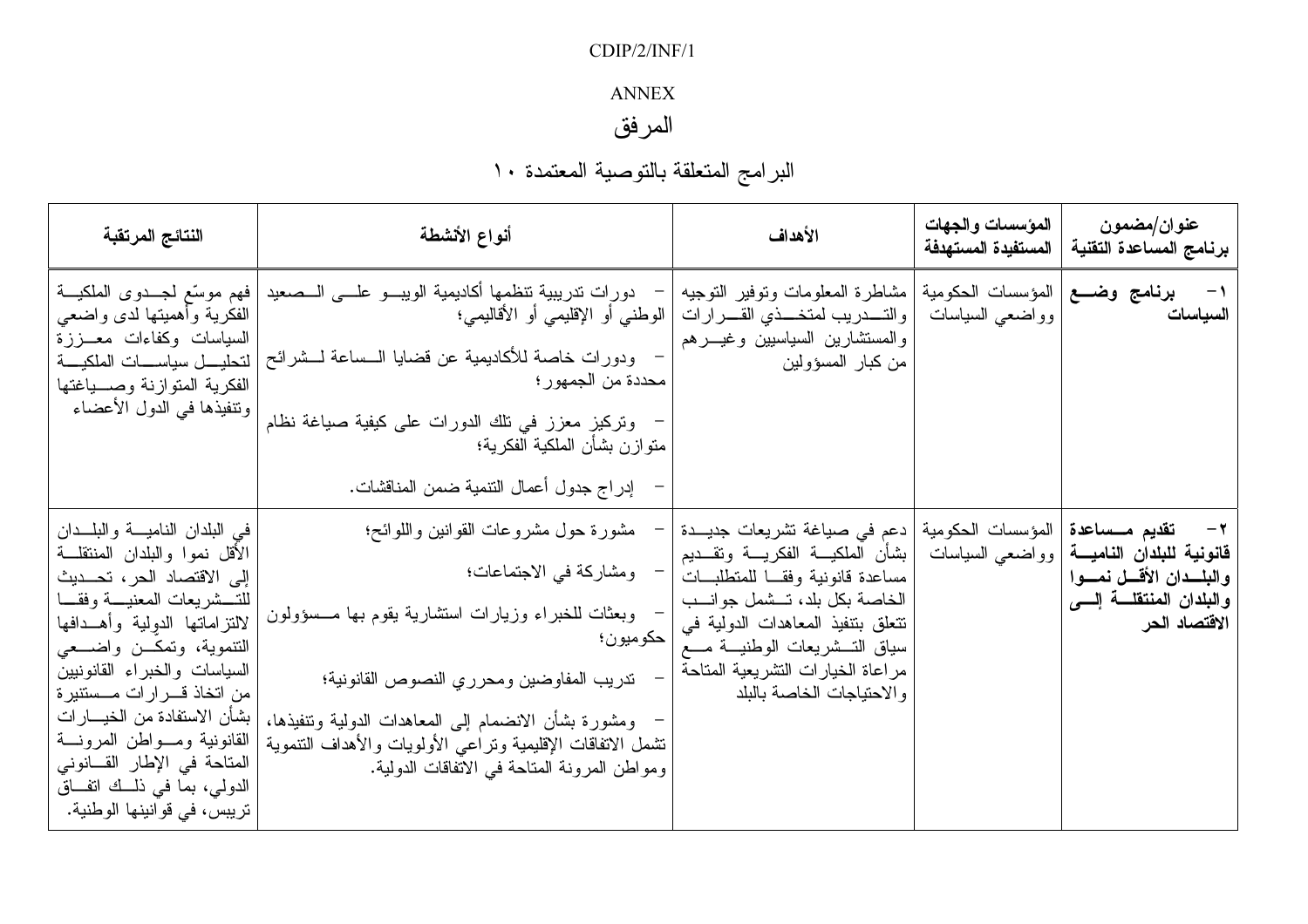| النتائج المرتقبة                                                                                                                                                                                                                                                                                                                                                                | أنواع الأنشطة                                                                                                                                                                                                                                                                                                                                                                                                                                                                                                                               | الأهداف                                                                                                                                                                                                                                                                                                                                                                                                                                                                                                                                                                                                                                                                                                             | المؤسسات والجهات<br>  المستفيدة المستهدفة | عنوان/مضمون<br>برنامج المساعدة التقنية                                                    |
|---------------------------------------------------------------------------------------------------------------------------------------------------------------------------------------------------------------------------------------------------------------------------------------------------------------------------------------------------------------------------------|---------------------------------------------------------------------------------------------------------------------------------------------------------------------------------------------------------------------------------------------------------------------------------------------------------------------------------------------------------------------------------------------------------------------------------------------------------------------------------------------------------------------------------------------|---------------------------------------------------------------------------------------------------------------------------------------------------------------------------------------------------------------------------------------------------------------------------------------------------------------------------------------------------------------------------------------------------------------------------------------------------------------------------------------------------------------------------------------------------------------------------------------------------------------------------------------------------------------------------------------------------------------------|-------------------------------------------|-------------------------------------------------------------------------------------------|
| مجال الملكية الفكرية وخطـــة<br>لنتفيذ الاستراتيجيات الوطنية<br>  مجالات أو قطاعات مختلفة<br>وبلدان أكثر نعمد إلى صباغة<br>الفكرية ونتاسب الاحتياجـــات<br>و الأهداف الوطنية<br>دمج ميسّر لسياسات الملكيـــة<br>الفكرية واستراتيجياتها ضمن<br>السياسات الوطنية والقطاعية<br>التتموية مع مراعاة أهـداف<br>السياسات العامة والمسصلحة<br>العامة فسي أنظمـــة الملكيـــة<br>الفكرية | دعم في إجراء جرد نقييمي للملكية الفكرية كخطوة أولى   نقييم للقدرات والاحتياجات في<br>  مشروعاتها الرامية إلى اســـنحداث نحو نقييم الاحتياجات والنحديات والفرص ومواطن القوة؛<br>واجتماعات للمساعدة على صياغة خطة عمل أو سياســـة   المتعلقة بالملكية الفكرية فـــي<br>في ســـياق الـــسيّاسات الوطنيـــة   بشأن الملكية الفكرية تندمج ضمن الخطط والسياسات الوطنية <sub>ا</sub><br>– وتظاهرات تشارك فيها قطاعات مختلفة بهسدف تنفيــذ<br> سياسات الملكية الفكرية أو مجموعة من استراتيجيات الملكيـــة   وخطط تنموية تشمل الملكيـــة<br>الفكرية. | ٣-     وضــــــــــــــــع   المؤسسات الحكومية   مساعدة الـــدول الأعـــضاء فـــي<br>استر انتبجيات وطنية بشأن الملكيسة<br>الفكرية بهدف دمج الملكية الفكرية<br>الخاصة بمجالات مختلفـــة مثـــل   بشأن التتمية؛<br>النعليم والصحة والزراعة والعلوم<br>والنكنولوجيا والابتكار والتمويـــل<br>والتجارة الدولية، وفقا للاحتياجات<br>والأهداف النتموية الوطنية. ومـــن<br>الممكن أن تركز الاســـتراتيجيات<br>على تعريف الأهــداف والآليـــات<br>والسياسات والندابير الرامية السبي<br>تسهيل خلق المعرفة والنكنولوجيا<br>والنفاذ البيها وتعزيز قدرة الشركات<br>والمؤسسات الوطنية على حمايـــة<br>حقوق الملكية الفكرية والنهـــوض<br>بنــــشاطها التــــسويقى ونــــشر<br>النكنولوجيا والمصنفات الإبداعيسة<br>علمي نطاق واسع |                                           | ا <b>ســـــتراتيجيات وطنيـــــة</b>  وواضعـ <sub>ى</sub> السياسات<br>بشأن الملكية الفكرية |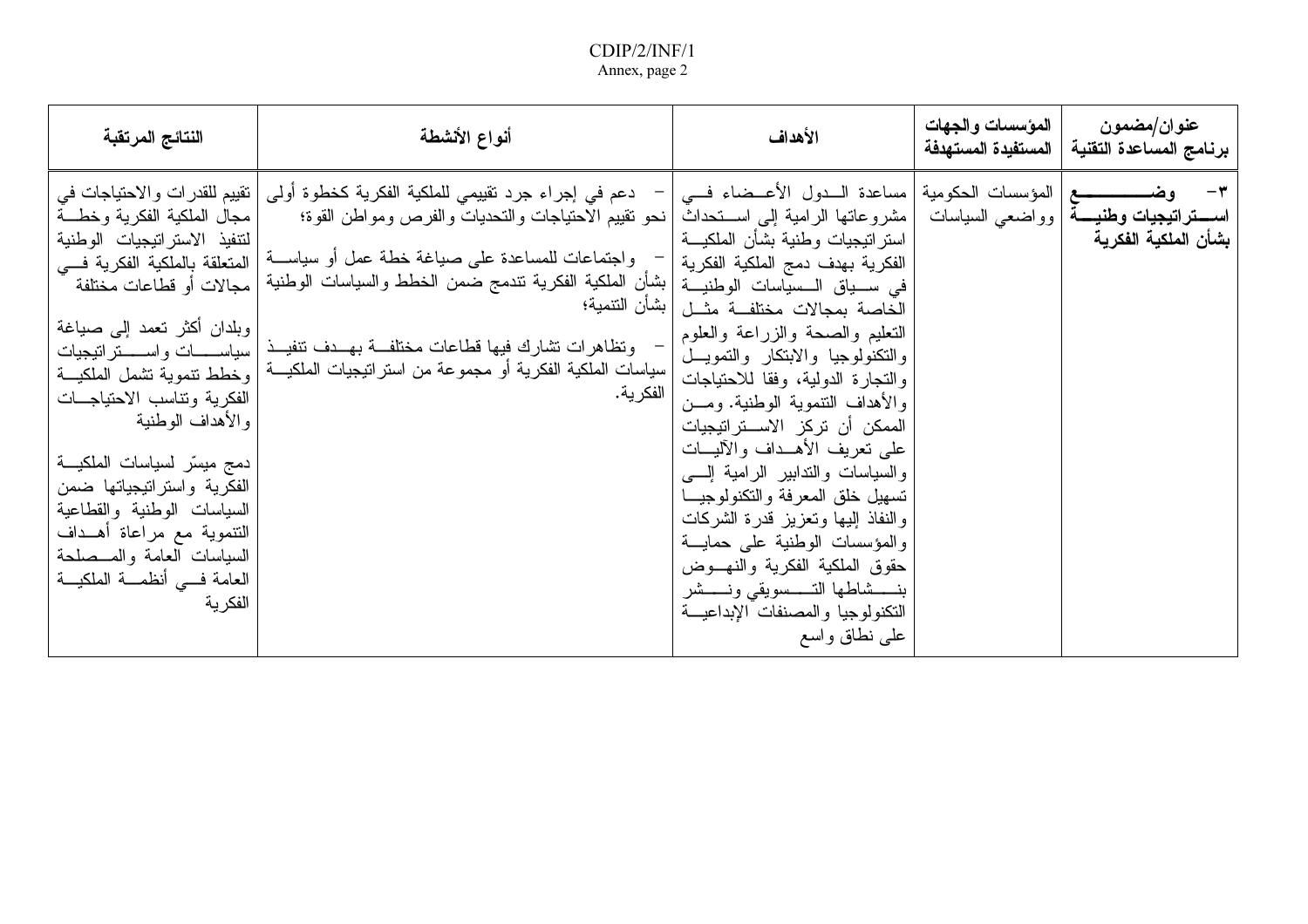| النتائج المرتقبة | أنواع الأنشطة                                                                                                                                                                                                                                                                                                                                                                                                                                                                                                                                                                                                                                                                                                                                                                                                                                                                                                                                                                                                                                                                                                           | الأهداف                                                                                                                                                                                                                                                                                                        | المؤسسات والجهات<br>المستفيدة المستهدفة | عنوان/مضمون<br>برنامج المساعدة التقنية                                                                                                           |
|------------------|-------------------------------------------------------------------------------------------------------------------------------------------------------------------------------------------------------------------------------------------------------------------------------------------------------------------------------------------------------------------------------------------------------------------------------------------------------------------------------------------------------------------------------------------------------------------------------------------------------------------------------------------------------------------------------------------------------------------------------------------------------------------------------------------------------------------------------------------------------------------------------------------------------------------------------------------------------------------------------------------------------------------------------------------------------------------------------------------------------------------------|----------------------------------------------------------------------------------------------------------------------------------------------------------------------------------------------------------------------------------------------------------------------------------------------------------------|-----------------------------------------|--------------------------------------------------------------------------------------------------------------------------------------------------|
|                  | نتسيق أنظمة الملكية الفكرية بهــدف وضـــع إجـــراءات<br>  لمشاطرة مهام منح حقوق الملكيـــة الفكريــــة علــــي الـــصعيد<br>الإقليمي أو دون الإقليمي؛<br>ودعم المبادرات الإقليمية ودون الإقليمية الراميـــة إلــــي<br>صباغة تشريعات إقليمية ودون إقليمية فسي مجسال الملكيسة<br>الفكرية والمعارف النقليدية وأشكال النعبير النقــافي النقليــدي<br>(مثلاً في المنظمة الأفريقية للملكية الفكرية والأريبو)؛<br>ودعم إنشاء شبكات من مكاتب حق المؤلسف ومنظمـــات<br>الإدارة الجماعية بهدف التشجيع علـــي التتـــسيق فـــي رســـم<br>السياسات والاستراتيجيات؛<br>ونتظيم الموارد والمعارف واستقطابها لخدمسة مسالكي<br>الحقوق وأوساط المنتفعين على نحو أفضل؛<br>وعقد مشاورات منتظمة مع المنظمـــات الإقليميــــة ودون<br>الإقليمية لنرشيد برامج النعاون وأنسشطنه وتعزيـــز النعــــاون<br>الإقليمي؛<br>واستحداث البيات إقليمية لمشاطرة المعلومات والخبسرات<br>والموارد وأفضل الممارسات في مجال الملكية الفكرية؛<br>ونتظيم برامج ندريبية متخصصة على الصعيد الإقليمـــي<br>ودون الإقليمي لتطوير المهارات وتعزيز كفاءات الموظفين في<br>مكانب الملكية الفكرية في إدارة حقوق الملكية الفكريــــة فـــي<br>مختلف مجالات التكنو لوجيا. | المؤسسات الحكومية   تعزيز اليسات للتعساون الإقليمـــي<br>ودون الإقليمــــــــى والأقـــــــاليمـى<br>واستحداث أليات وشراكات تعـــزز<br>دعم طائفة واسعة مـــن أصــــحاب<br>المصالح بهــدف النــشجيع علـــى<br>توحيد الطاقات من خـــــلال مــــسار<br>الاندماج الإقليمي وندويل أنظمسة<br>الملكية الفكرية الوطنية |                                         | تعزيـــز آليــــات<br>$-\epsilon$<br>لأغــــــــــــراض التـعـــــــــاون<br>الإقليمي ودون الإقليمي<br>والأقاليمي فسي مجـــال<br>الملكية الفكرية |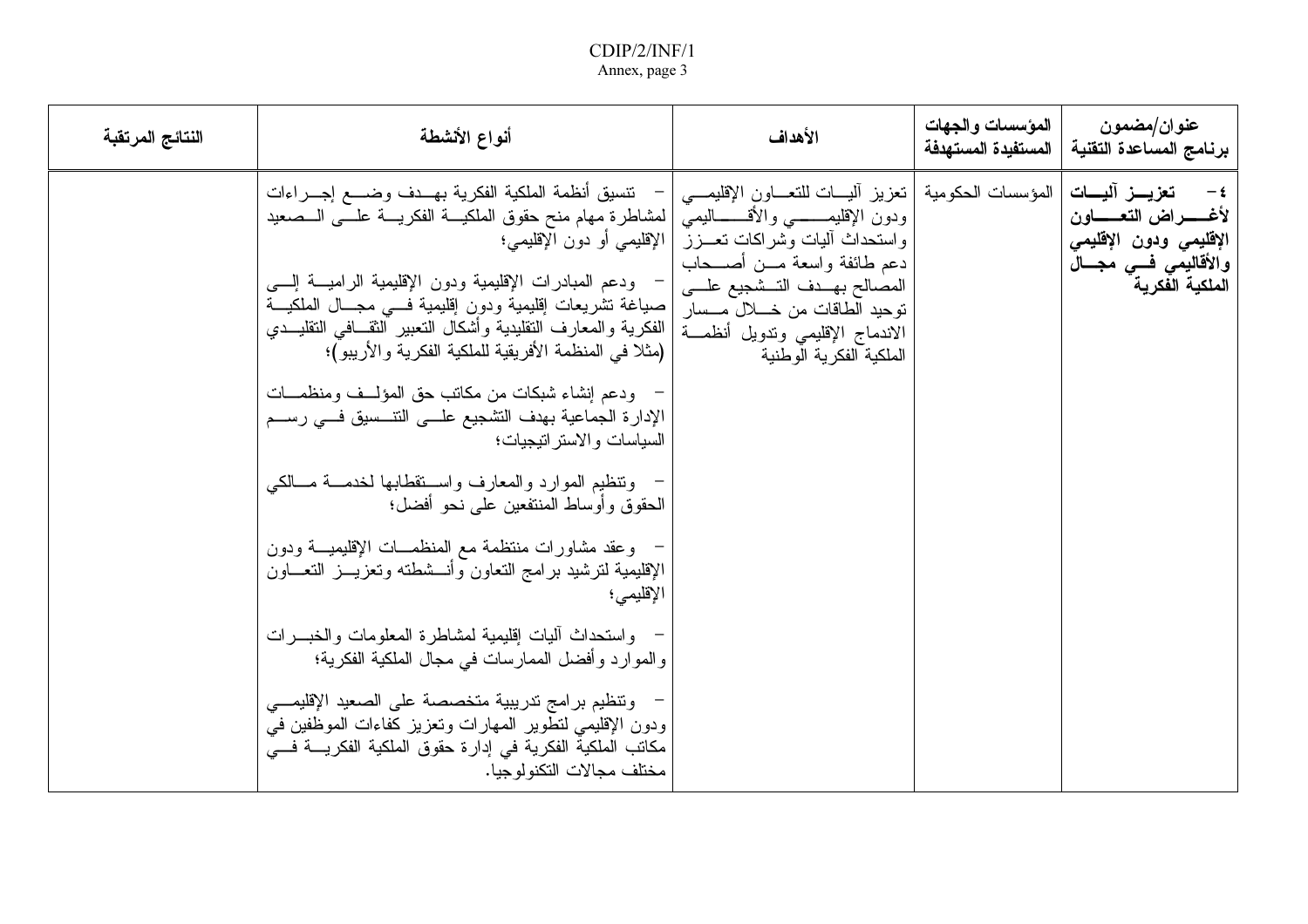| النتائج المرتقبة                                                                                                                                                                                                                                                                                 | أنواع الأنشطة                                                                                                                                                                                                                                                                                                                                                                                                                                                                                                                                                                                                                            | الأهداف                                                                                                                                                                                                                                                                                                                                   | المؤسسات والجهات<br>المستفيدة المستهدفة                                                                         | عنوان/مضمون<br>برنامج المساعدة التقنية                                                                     |
|--------------------------------------------------------------------------------------------------------------------------------------------------------------------------------------------------------------------------------------------------------------------------------------------------|------------------------------------------------------------------------------------------------------------------------------------------------------------------------------------------------------------------------------------------------------------------------------------------------------------------------------------------------------------------------------------------------------------------------------------------------------------------------------------------------------------------------------------------------------------------------------------------------------------------------------------------|-------------------------------------------------------------------------------------------------------------------------------------------------------------------------------------------------------------------------------------------------------------------------------------------------------------------------------------------|-----------------------------------------------------------------------------------------------------------------|------------------------------------------------------------------------------------------------------------|
| تحديد المــساهمة الاقتــصادية<br>للصناعات الإبداعيــة وتمكــين<br>الحكومات من تحديد مجــــالات<br>الندخل على مسنوى السياسة العامة                                                                                                                                                                | در اسات حول المساهمة الاقتصادية للصناعات الإبداعية<br>وندوات ليومين حول أهمية نقييم المسساهمة الاقتـــصادية<br>للصناعات الإبداعية                                                                                                                                                                                                                                                                                                                                                                                                                                                                                                        | نزويد السدول الأعسضاء بتقيسيم<br>تقديري للمساهمة الاقتــصادية<br>لصناعاتها الإبداعية                                                                                                                                                                                                                                                      | المؤسسات الحكومية                                                                                               | مساعدة واضعى<br>$-\circ$<br>السياسات علـــى فهـــم<br>الوقــــــــع الاقتـــــــصادي<br>للصناعات الإبداعية |
| مهــــارات معــــززة لــــدى<br>المسؤولين عن أداء مهمـــاتهم<br>بطريقة من شأنها أن تحـــسن<br>الخدمات التي تقدمها المكاتب                                                                                                                                                                        | ندوات ودورات ندريبية متوسطة ومتقدمـــة فـــي مجـــال<br>الملكية الصناعية وحق المؤلف والحقــوق المجـــاورة علـــي<br>الصعيد الأقاليمي والإقليمي؛<br>ودورات ندريبية لفاحصي البراءات والعلامات التجاريــــة<br>بما فيها دورات تدريبية عملية في مكاتــب الملكيـــة الفكريـــة<br>الوطنية والإقليمية بهدف تحسين جودة الفحــص فـــي مجـــال<br>البراءات والعلامات التجارية.<br>يمكن الاطلاع على قائمة شاملة بالدورات المعقودة في إطـــار<br>برنامج النطوير المهنى لسنة ٢٠٠٨ على العنوان التالي:<br><http: academy="" cour<br="" en="" export="" sites="" www="" www.wipo.int="">ses/professional training/pdf/catalogue 2008 e.pdf&gt;</http:> | المؤسسات في الدول الأعضاء                                                                                                                                                                                                                                                                                                                 | مكاتــــب الملكيــــــة<br>الفكرية ومنظمـــات<br>الإدارة الجماعيـــــــة<br>والجمعيات الصناعية<br>ومؤسسات البحث | برنامج التطوير<br>$-\mathbf{1}$<br>المهني                                                                  |
| بنى تحتية ومؤسسات حديثة<br>وفعالة في مجال الملكية الفكرية<br>  نَؤْدِي خَدْمَاتْ فَعَالَةٌ وَمَيْسَرْةَ؛<br>ومكاتب للملكية الفكريسة<br>قادرة على الوفاء بالـــشروط<br>الإجرائية والقانونية المتعلقة<br>بطلبات البراءات والعلامسات<br>النجارية والبيانات الجغرافيسة<br>والرسوم والنماذج الصناعية؛ | بعثات للخبراء والمستشارين لتقييم الاحتياجات والمتطلبات<br>  الخاصة بالبلد المعنى في تطوير مؤسسات الملكية الفكريــــة أو<br>  نعزيزها للإشراف على حقوق الملكية الفكرية وإدارتهـــا بمـــا<br>  يتوافق وخطط التتمية؛<br>تصميم أنظمة متينة وحديثة وميـــسّرة لمعالجـــة البيانــــات<br>ومسحها لأغراض تحديث إجراءات العمل في مؤسسات الملكية<br>الفكرية بفضل تجهيز مكاتب الملكية الصناعية ببرنسامج نظسام<br>أتمتة الملكية الصناعية (IPAS) ومنظمات الإدارة الجماعية لحق<br>المؤلف الصغيرة والمتوسطة ببرنامج أفريكوس؛                                                                                                                          | مكاتـــــب الملكيـــــــة   –   نطوير   الكفــــاءات  والفعاليــــة<br> وتحسينها في مؤســسات الملكيـــة<br>الفكرية ضمانا لفعاليـــة الإشــــراف<br>علــــى حقــــوق الملكيــــة الفكريــــة<br>وإدارتهـــا والخــــدمات المقدمــــة<br>للمنتفعين، بتطبيق فعلى لممارسات<br>الإدارة الحديثة وأنظمة تكنولوجيــا<br>المعلومات وبناها التحتية؛ | الفكرية ومنظمـــات<br>الإدار ة الجماعية                                                                         | تعزيز مؤسسات<br>$-\mathsf{V}$<br>الملكية الفكرية وتحديثها                                                  |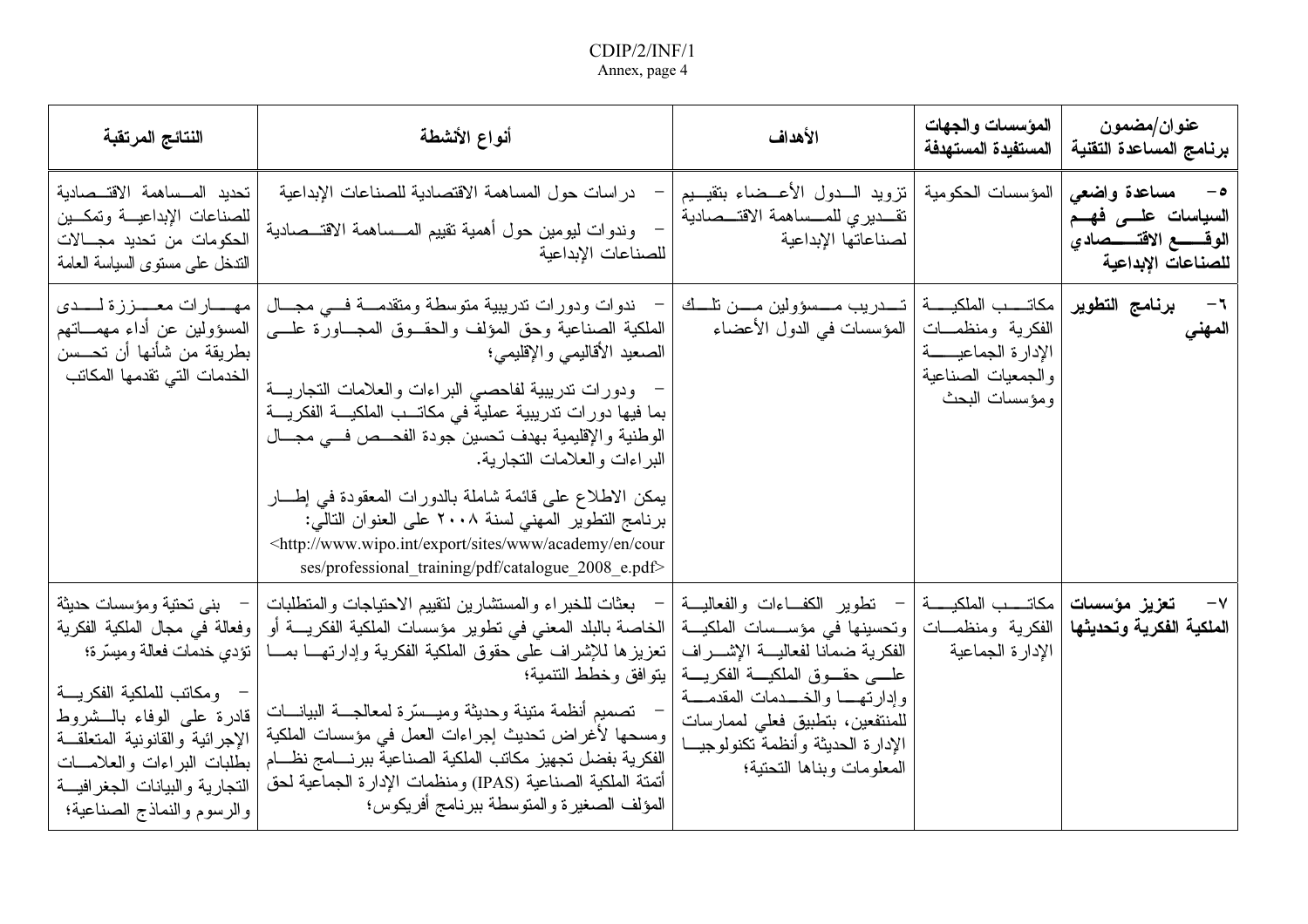| النتائج المرتقبة                                                                                                                                                                                                                                                                                                                                                                                                                                                                                                                                                                                                                                 | أنواع الأنشطة                                                                                                                                                                                                                                                                                                                                                                                                                                                                                                                                                                                                                                                                                                                                                                                                                                                     | الأهداف                                                                                                                                                                                                                         | المؤسسات والجهات<br>  المستفيدة المستهدفة | عنوان/مضمون<br>برنامج المساعدة التقنية |
|--------------------------------------------------------------------------------------------------------------------------------------------------------------------------------------------------------------------------------------------------------------------------------------------------------------------------------------------------------------------------------------------------------------------------------------------------------------------------------------------------------------------------------------------------------------------------------------------------------------------------------------------------|-------------------------------------------------------------------------------------------------------------------------------------------------------------------------------------------------------------------------------------------------------------------------------------------------------------------------------------------------------------------------------------------------------------------------------------------------------------------------------------------------------------------------------------------------------------------------------------------------------------------------------------------------------------------------------------------------------------------------------------------------------------------------------------------------------------------------------------------------------------------|---------------------------------------------------------------------------------------------------------------------------------------------------------------------------------------------------------------------------------|-------------------------------------------|----------------------------------------|
| – ومكاتب حــق المؤلــف<br>  قادر ة على نسجيل المصنفات<br>فی إطار غیر الزامی تسهیلا<br> لنفاذ الجمهور إلـــي الحقـــوق<br>والمصنفات في الملك العام؛<br>– ومنظمــــــــــات الإدار ة<br>الجماعية لحق المؤلف قسادر ة<br>على نوفير المعلومات الدقيقة<br>  والسريعة بـــشأن المـــصنفات<br> ومؤلفيها بهدف ضمان توزيع<br>سریع للإناوات علمی مـــالکی<br>الحقوق والمعلومـــات علــــي<br>  المنتفعين ؛<br>– وفوائد إضافية مرتقبة:<br>( أ ) فعالية محسنة؛<br>(ب) ومهل أقصر؛<br>(ج) وقواعد بيانات وطنيــة<br>للملكية الفكرية؛<br>(د) وانخفاض في الأعمال<br>المتأخر ة؛<br>(ه)   ومهارات وخبرات مطورة<br>لدى موظفي المؤسسات؛<br>(و) والنواصل الإلكـــنزونـي | وإعداد أدلة ومبادئ نوجيهية بشأن الإشراف على حقوق<br>الوطنية والإقليمية ودون الإقليميــــة   الملكية الفكرية وإدارتها وفقا لنشريع الملكية الفكرية الوطني؛<br>وإسداء المشورة بشأن تحديث أساليب العمـــل ونرشــــيد<br>  إجراءات المكاتب؛<br>وتصميم خدمات ندريبية واستشارية وفقا لمبسادئ الإدارة<br>  في القطاع الخاص لتحسين إدار ة مكانب الملكيــــة الـــصناعية<br>وحق المؤلف ومنظمات الإدارة الجماعية لحق المؤلف؛<br>وتقديم الدعم للمنتديات المتعلقة بإدارة الملكيــة الفكريـــة<br>لخبراء من المستوى الرفيع في البلدان النامية والبلدان المتقدمة<br>للغر ضين التاليين:<br>( أ ) مشاطرة التجارب ومناقشة سبل تحـــسين الإجــــراءات<br>والأعمال والممارسات المتعلقة بإدارة مكانب الملكية الفكرية؛<br>(ب) والاطلاع على أفضل الممارسات وبحث سبل نكييــف<br>الإجراءات الإعلامية والنوثيقية والمؤتمتة المتعلقــة بـــالإدارة<br>والملكية الفكرية وتحسين تلك الإجراءات. | – وتعزيـــز كفـــاءات المكاتـــب<br>بهدف تمكينها من تقـــديم خــــدمات<br>مناسبة تستجيب لمطالب المنتفعين<br>المتنامية مــن القطــاع الخـــاص<br>والقطـــاع العـــام وغير همـــا مـــن<br>أصحاب المصالح، بخدمات عالية<br>الجودة. |                                           |                                        |
| بشأن معاهدات الويبو ؛                                                                                                                                                                                                                                                                                                                                                                                                                                                                                                                                                                                                                            |                                                                                                                                                                                                                                                                                                                                                                                                                                                                                                                                                                                                                                                                                                                                                                                                                                                                   |                                                                                                                                                                                                                                 |                                           |                                        |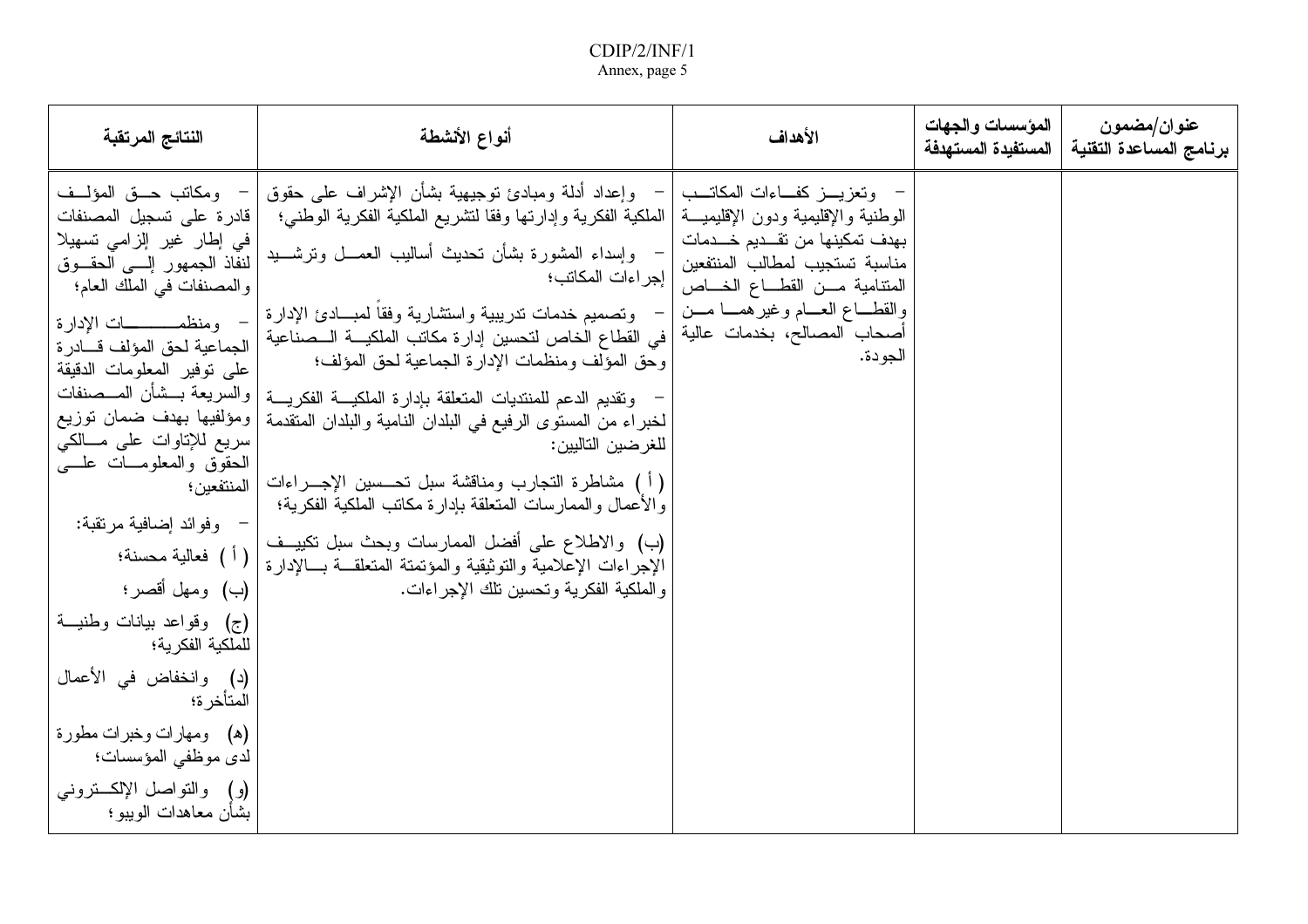| النتائج المرتقبة                                                                                                                                                                                                                                                                                                                                                                                                                                                                                            | أنواع الأنشطة                                                                                                                                                                                                                                                                                                                                                                                                                                                                                                                                                                                                                                                                                                                                                                                                                                                                                                                                                                                                                                                                                                                                                                                                                                                                                                                                                                                                                                                                                                                                                                                                                                    | الأهداف                                                                                                                                                                                                                                                                                                                                                                                                                                                                                                                                                           | المؤسسات والجهات<br>المستفيدة المستهدفة | عنوان/مضمون<br>برنامج المساعدة التقنية                                                                                                                                                                                                                                   |
|-------------------------------------------------------------------------------------------------------------------------------------------------------------------------------------------------------------------------------------------------------------------------------------------------------------------------------------------------------------------------------------------------------------------------------------------------------------------------------------------------------------|--------------------------------------------------------------------------------------------------------------------------------------------------------------------------------------------------------------------------------------------------------------------------------------------------------------------------------------------------------------------------------------------------------------------------------------------------------------------------------------------------------------------------------------------------------------------------------------------------------------------------------------------------------------------------------------------------------------------------------------------------------------------------------------------------------------------------------------------------------------------------------------------------------------------------------------------------------------------------------------------------------------------------------------------------------------------------------------------------------------------------------------------------------------------------------------------------------------------------------------------------------------------------------------------------------------------------------------------------------------------------------------------------------------------------------------------------------------------------------------------------------------------------------------------------------------------------------------------------------------------------------------------------|-------------------------------------------------------------------------------------------------------------------------------------------------------------------------------------------------------------------------------------------------------------------------------------------------------------------------------------------------------------------------------------------------------------------------------------------------------------------------------------------------------------------------------------------------------------------|-----------------------------------------|--------------------------------------------------------------------------------------------------------------------------------------------------------------------------------------------------------------------------------------------------------------------------|
| (ز) وجــود شـــبكات بـــين<br>إدارات الملكيـــــــــــة الفكريــــــــــة<br>و أو ساط المنتفعين.                                                                                                                                                                                                                                                                                                                                                                                                            |                                                                                                                                                                                                                                                                                                                                                                                                                                                                                                                                                                                                                                                                                                                                                                                                                                                                                                                                                                                                                                                                                                                                                                                                                                                                                                                                                                                                                                                                                                                                                                                                                                                  |                                                                                                                                                                                                                                                                                                                                                                                                                                                                                                                                                                   |                                         |                                                                                                                                                                                                                                                                          |
| السياسات وكبار المشرفين علمي<br>سياسات مناسبة ومتوازنة بشأن<br>الملكية لفائدة بلدانهم وصسياغة<br>وقسدرة تقنيسة وإداريسة<br>معززة لدى الموارد البشرية في<br>  مؤسسات الملكية الفكرية نتاسب<br>حاجتها إلى نظــام محـــسن<br>وحديث لإدارة حقوق الملكيـــة<br>الفكرية والإشراف عليها؛<br>وقدرات ومهارات معززة<br>لدى كبار المشرفين على الملكية<br>الفكرية في تحـــسين الجوانـــب<br>التنظيمية والتشغيلية في مكاتب<br>الملكية الفكرية لتحقيق مكاســـب<br>في الفعالية عند نقديم الخـــــدمات<br>لأوساط المنتفعين. | المؤسسات الحكومية   –   توعية واضـــعى الـــسياسات   –   تنظيم ندوات أو منتديات استراتيجية لواضعي الــسياسات   –   إلمام معزز لدى واضعى<br><mark>تكفــل فهمـــا واضـــحا</mark>  ومكاتـــب الملكيـــة  وكبار المـــسؤولين عـــن الملكيـــة  وكبار المشرفين على الملكية الفكرية للتتاقش وتبـــادل الأراء<br>الفكرية في البلــدان الناميــــة مــــع   حول قضايا الملكية الفكرية المستجدة مثل المعارف التقليديـــة   الملكية الفكريـــة  لاســـتحداث<br>تركيز خاص على البلـــدان الأقــــل   وحق المؤلف في المحيط الرقمي ودور الملكية الفكريــــة فــــي<br>نموا بشأن قضايا الملكية الفكريــــة   النتمية الاقتصادية ومواطن المرونة في نظام الملكية الفكريــــة<br>المستجدة وإناحة منتدى يناقـــشون  وقضية الملكية الفكرية وعلاقتها بالصحة العامـــة والانتفـــاع  تلك السياسات وتتفيذها؛<br>ويتبادلون فيه أراءهم حـــول نلـــك   الاسترانتيجي بالمعلومات المتعلقة بالبراءات والـــدور المتغيـــر<br>لإدار ات الملكية الفكرية في النتمية الوطنية وما إلى ذلك.<br>واغتنام فرص عقد نلك المنتديات لنتاول موضوعات إضافية<br> نتنعلق بحماية الملكية الفكرية وأهداف السياسات العامة والمصلحة<br>العامة؛<br>ونتظيم اجتماعات ودورات ندريبية وزيـــارات دراســـية<br>  وبعثات للخبراء في مجالات تحظى باهتمام خاص في الـــدول<br>  الأعضاء مثل الموضوعات المذكورة أعلاه؛<br>وتوفير تدريب في موقع العمل لموظفي مؤسسات الملكية<br>الفكرية بهدف تعزيز قدرتهم على إدارة حقوق الملكية الفكرية<br> والإشراف عليها، بما في ذلك أنظمـــة التـــسجيل والتـــصنيف<br>  الدولية التي تدير ها الويبو ؛<br>–   وتنظيم حلقات عمل وندوات لنكوين الكفاءات لدى كبـــار<br>المشر فين على الملكية الفكرية تحسينا لمعالجة القضايا التقنيسة<br>المؤثر ة في مكاتب الملكية الفكرية؛ | القضايا؛<br>– ودعــم الخطــط والمبـــادرات<br>الوطنية بتقديم ما يلزم من مـــساعدة<br>نقنية ومشورة بهدف نطسوير بنسي<br>الملكية الفكرية التحتية والكفاءات<br>المؤسسية وقاعدة المعسارف بمسا<br>يؤدى إلىي إقامة نظام فعال ومتوازن<br>للملكية الفكرية وفقا لأهداف التتمية<br>والسياسات العامة الوطنية؛<br>– وتعزيز مؤســسات الملكيـــة<br>الفكرية الوطنية ونطوير علاقاتهــا<br>العملية مع مؤسسات أخـــــرى فـــــى<br>القطاع العام (مثل وزارات العـــدل<br>والنجارة والعلسوم والنكنولوجيسا<br>والنقافة والبيئة والنعليم وســـلطات<br>الإنفاذ) بهدف النهـــوض بتـــوازن |                                         | ∧− تطوير كفـــاءا <i>ت</i><br>وإدارة فعالسة للملكيسة   الفكرية<br>الفكرية وفقا للأولويات<br>الوطنيـــــــــة التنمويــــــــة<br>وأهـــداف الــــسياسات<br>العامة بمسا فسى ذلسك<br>النهوض بتوازن عسادل<br>بسين حمايسة الملكيسة<br>الفكريـــــــة والمـــــصلحة<br>العامة |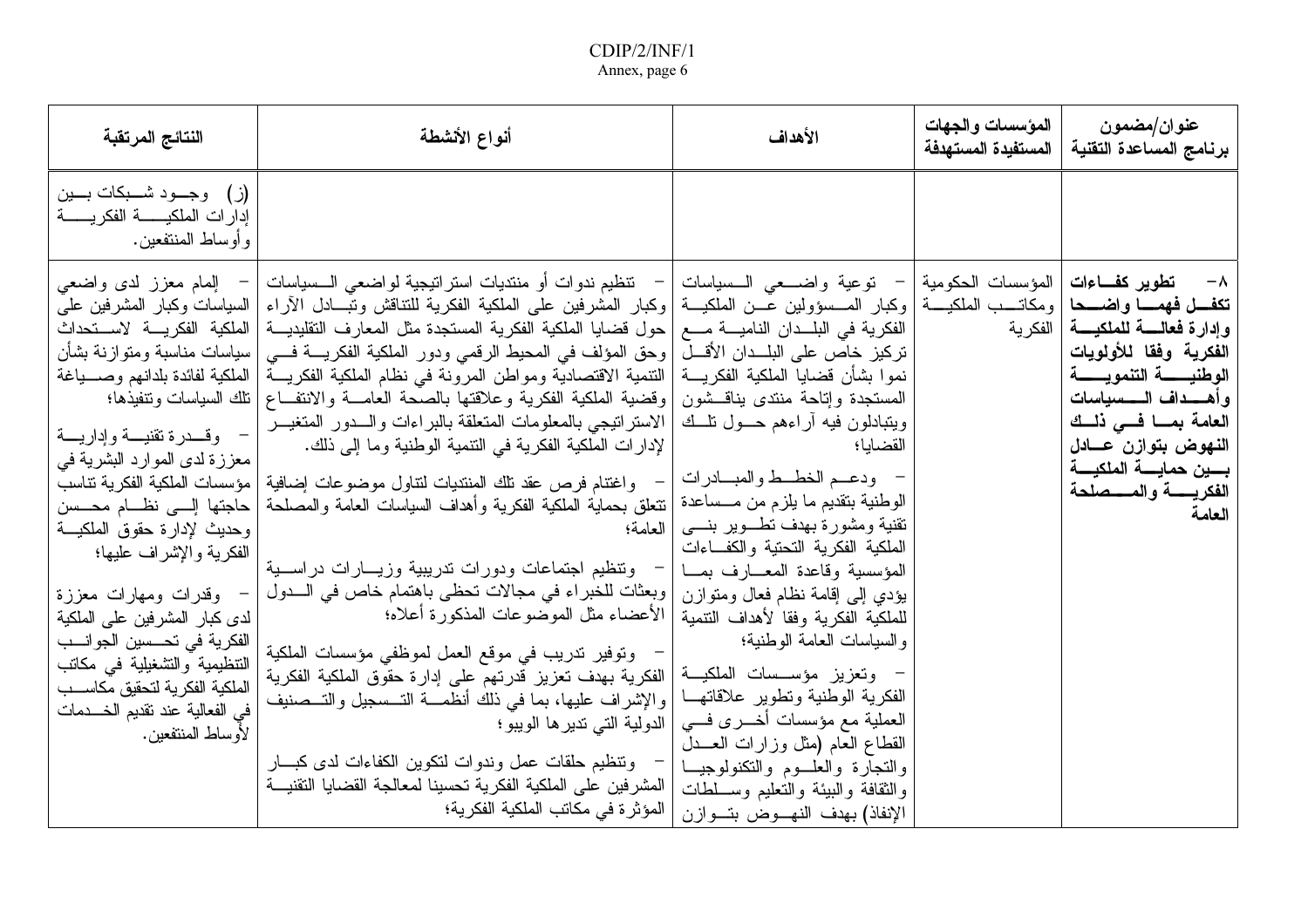| النتائج المرتقبة                                                                                                                                                                                 | أنواع الأنشطة                                                                                                                                                                                                                                                                                                                                                                                                                                                                                                                                                                                                                                                                                                    | الأهداف                                                                                                                                                                                                                                                                                                                                                                                    | المؤسسات والجهات<br>المستفيدة المستهدفة | عنوان/مضمون<br>برنامج المساعدة التقنية                                                                                                                                                                                     |
|--------------------------------------------------------------------------------------------------------------------------------------------------------------------------------------------------|------------------------------------------------------------------------------------------------------------------------------------------------------------------------------------------------------------------------------------------------------------------------------------------------------------------------------------------------------------------------------------------------------------------------------------------------------------------------------------------------------------------------------------------------------------------------------------------------------------------------------------------------------------------------------------------------------------------|--------------------------------------------------------------------------------------------------------------------------------------------------------------------------------------------------------------------------------------------------------------------------------------------------------------------------------------------------------------------------------------------|-----------------------------------------|----------------------------------------------------------------------------------------------------------------------------------------------------------------------------------------------------------------------------|
|                                                                                                                                                                                                  | ونتظيم زيارات دراسية وندريب في الخارج لفائدة واضـــعي<br>السياسات وكبار المشرفين على الملكية الفكريسة للاسستفادة مسن<br>الخبرات وأفضل الممارسات في بلدان أخرى بشأن إدارة حقـــوق<br>الملكية الفكرية واستحداث سياسات الملكية الفكرية ونتفيذها؛<br>ونتظيم اجتماعات للخبراء وندوات وحلقات عمسل علسى<br>الصعيد الوطنبي والإقليمي وبرامج ندريبية وزيارات دراســـية<br>وتكليف خبراء خارجيين بإعداد دراسات حول قضايا محـــددة<br>بطلب من مؤسسات الملكية الفكرية؛<br>وتعميم أفضل الممارسات في إدارة الملكية الفكرية والانتفاع بها؛<br>ونتظيم ندوات واجتماعات بالتعاون مع السلطات المعنيـــة<br>لتعزيز الوعى بفائدة المعلومات المتعلقة بالملكية الفكرية فسي<br>النتمية الاقتصادية والتكنولوجية.                           | عادل بين حماية الملكية الفكريــــة<br>والمصلحة العامة فسي سياســـات<br>الملكية الفكرية وإدارتها؛<br>- وتطوير قدرات الموارد<br>البشرية وتعزيزها في إدارة حقوق<br>الملكية الفكرية والإشراف عليها.                                                                                                                                                                                            |                                         |                                                                                                                                                                                                                            |
| والمنوسطة على أداء خدمات<br>التوعية وتكوين الكفاءات في<br>مجال الملكية الفكرية لفائـــدة<br>تلك الشركات<br>ومعرفة مكتسبة بسسل إدارة<br>الملكية الفكرية في المؤسسات<br>الداعمة للصناعات الإبداعية | إعداد مواد أساسية ومتخصصة بشأن الملكيـــة الفكريــــة   قدرة أكبر لـــدى المؤســـسات<br> للشركات الــصغيرة والمتوســـطة لقطاع الأعمال (من أدلة ومنتجات إعلامية متعـــددة الوســـائط الداعمة للشركات الـــصغيرة<br>بتــــضمين البــــــــرامج الراهنــــــــة   ومقالات ودراسات إفرادية) بما فيها المواد المفيدة لقطاعــــات<br>ونرجمة نلك المواد ونكبيفها وفقا لاحتياجات المؤســسات<br>أو البلدان المعنية، بما في ذلك إعداد مقررات ومواد دراسية؛<br>وإذكاء الوعى ونكوين الكفاءات وتنظــيم اجتماعــات<br>  متخصصة لتدريب المدربين في المؤسسات الداعمة للشركات<br>الصغيرة والمتوسطة بهدف تقديم خدمات النوعيـــة ونكـــوين<br>الكفاءات في مجال الملكية الفكرية<br>ونشر أدوات تدريبية عن قطاعات إبداعية محددة وتنظيم | –     تحـــــسين  القــــدر ة  التنافـــسية<br>للمؤســـسات الداعمــــة للـــشركات   الصناعة والخدمات بوجه خاص؛<br>الصغيرة والمتوسطة مجموعة من<br>الخدمات المتعلقة بالملكية الفكرية؛<br>وليست الشركات المسذكورة<br>هيئات مبدعة فحسب بل هي تتتفع<br>أيضا بالملكية الفكرية. وعليه، فإن<br>البرنامج يساعدها لا على تحـــسين<br>حمايسة ابتكار اتهسا وإبسداعاتها<br>وإدارتها واستغلالها بسل علسى | اللمؤسسات الداعمـــة                    | تعزيز كفاءات<br>الملكيـــــة الفكريـــــة فــــى   للشركات الصـــــغير ة<br>المؤسسات التبي تسدعم  والمنوسطة والصناعات<br>المقــــاولين والــــشركات   الإبداعية<br>الصغيرة والمتوسطة <sup>(١)</sup><br>والصناعات الإبداعية |

 $\left( \mathbf{r}\right)$ <sup>(י)</sup> تشمل تلك المؤسسات الهيئات الحكومية المسؤولة عن دعم الشركات الصنغيرة ومكانب الملكية الفكرية وغرف النجارة وحاضنات الأعمال والجامعات ومكانب نقل النكنولوجيا وحدائق العلوم ومراكز<br>الابتكار وما إلى ذلك. وقد تعمل تلك ال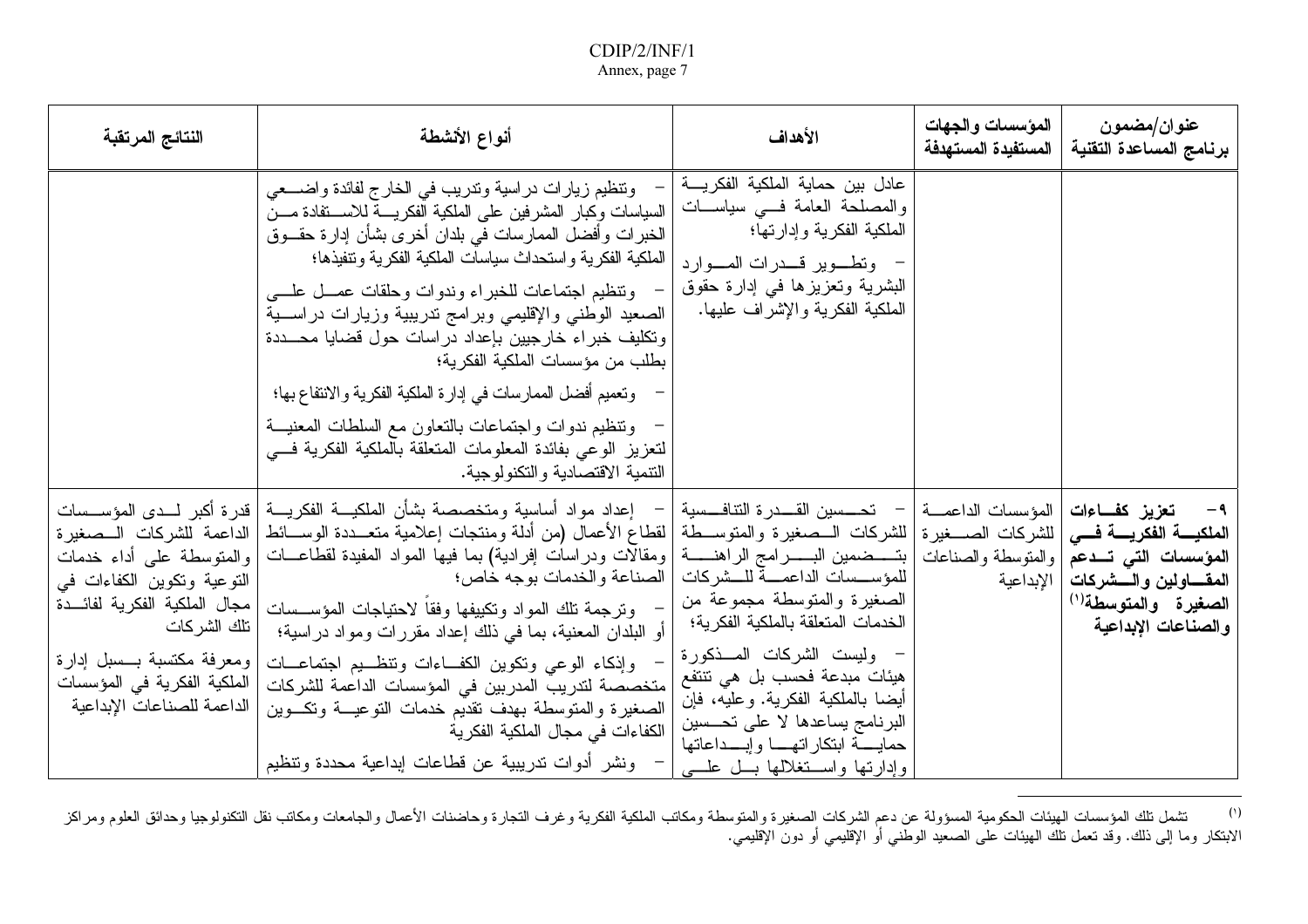| النتائج المرتقبة                                                                                                                                                                                                                                                             | أنواع الأنشطة                                                                                                                                                                                                                                                                                                                                                                                                                                                                                                                                                                                                                                                                                                                                                                                                                                                                                                                            | الأهداف                                                                                                                                                                                                                                                                             | المؤسسات والجهات<br>المستفيدة المستهدفة | عنوان/مضمون<br>برنامج المساعدة التقنية                                                                                                                                                           |
|------------------------------------------------------------------------------------------------------------------------------------------------------------------------------------------------------------------------------------------------------------------------------|------------------------------------------------------------------------------------------------------------------------------------------------------------------------------------------------------------------------------------------------------------------------------------------------------------------------------------------------------------------------------------------------------------------------------------------------------------------------------------------------------------------------------------------------------------------------------------------------------------------------------------------------------------------------------------------------------------------------------------------------------------------------------------------------------------------------------------------------------------------------------------------------------------------------------------------|-------------------------------------------------------------------------------------------------------------------------------------------------------------------------------------------------------------------------------------------------------------------------------------|-----------------------------------------|--------------------------------------------------------------------------------------------------------------------------------------------------------------------------------------------------|
|                                                                                                                                                                                                                                                                              | حلقات عمل ليومين أو ثلاثة أيام نعتمد على نلك الأدوات                                                                                                                                                                                                                                                                                                                                                                                                                                                                                                                                                                                                                                                                                                                                                                                                                                                                                     | إتاحتها للغير أيضا.<br>–  وتعزيز الوعى بالملكية الفكرية<br>ووقعها في إدارة الصناعات الإبداعية                                                                                                                                                                                       |                                         |                                                                                                                                                                                                  |
| مهارات معززة في مؤسسات<br>البلدان النامية لإدارة أصـــول<br>الملكية الفكرية<br>تكوين مجموعات من مديري<br>الملكية الفكرية تسمح بتعزيز<br>التفاعل بين المشاركين عنــد<br>نتاول قضايا نتعلىق بسادارة<br>التكنو لو جيا                                                           | –   بر امج ندريبية لمدة أربعة أيام بشأن الترخيص بمفاهيمــــه<br><b>بشأن حمايـــة الملكيـــة</b>  والبحـــث وقطــــاع  مساعدة لمخترعيهـــا فـــي قطـــاع  وممارساته العملية. ويستند هذا البرنامج إلى مـــواد تدريبيـــة<br>أعدتها الويبو. على أن الطبعات مكيفة وفقا للـــسياق الــــوطنـي<br>حماية اختراعاتهم وتسويقها، بفضل   والإقليمي المختلف ونراعـــي احتياجـــات الـــدول الأعـــضاء<br>برامج تدريب مكيفة نتناول مـــثلا   ومصالحها. وتأخذ البرامج المعدة للجامعات ومؤسسات البحث<br>(١) صياغة طلبات البــراءات،   في الحسبان أيضا ضمان إجراء مفاوضات التــرخيص بمـــا<br>بالتكنولوجيا،   (٣) وتسويق الملكية   للاختر اعات المنجزة داخل الجامعات ومؤسسات البحث<br>وبرامج ندريبية لمدة أربعة أو خمسة أيام بشأن النفاوض<br>في مجال الملكية الفكرية مع التركيز على تثمين الأموال غير<br>الملموسة أو تسويقها؛<br>وبرامج تدريبية تمتد على سبعة أيام إلى عشرة أيام ونتتــــاول<br>صياغة سندات البراءات مع التركيز على مجالات تقنية مختارة. | • 1 −    برامج تدريبيـــة   مؤســـسات التعلـــيم   دعم البلدان النامية في ما تقدمه من<br>  الأعمال والنعليم والبحث في سياق  <br>الفكريـــــة،   (٤) وتقيــــيم الملكيــــة<br>الفكرية                                                                                               |                                         | ا <b>لفكرية وإدارتها الأعمال</b>                                                                                                                                                                 |
| بني تحتية داعمة فسي مجـــال<br>الملكية الفكرية تعمل بفعاليـــة<br>لأغراض الانتفاع بالمعلومات<br>المتعلقة بالبر اءات بهدف تكييف<br>التكنولوجيا ونطويرهــا فـــى<br>قطاعات الزراعة والسصناعة<br>والخدمات ونقديم غيرها مـــن<br>الخدمات الاستــشارية بــشأن<br>الملكية الفكرية. | النهوض بمراكز متخصصة لإدارة المعلومات المتعلقــة<br>  بالملكية الفكرية وإنشاء مراكز من ذلك القبيل؛<br>وإعداد قواعد بيانات إقليمية ودولية ودون إقليمية للبحــث<br>والنطوير تعزيزًا للقدرة النتافسية  والفحص في مجــال البـــراءات (ولا ســـيما فـــي مجـــالات<br>– تطوير خدمات متخصصة بقيمة مضافة.                                                                                                                                                                                                                                                                                                                                                                                                                                                                                                                                                                                                                                       | المؤسسات الداعمــــة   –   تعزيز الانتفـــاع بالمعلومــــات<br>  المتعلقة بالملكية الفكرية ولا ســــيما<br>المعلومات المتعلقة بالبراءات فسى<br>أوساط الأعمال ومؤسسات البحث<br>في القطاعات الزراعية والصناعية التكنولوجيا الجديدة)؛<br>الفاعلة فسي الأسـواق الوطنيــة<br>و العالمية؛ |                                         | ١١– إنسشاء آليسات<br>وتطويرهـــا وتنفيـــذها   لقطــــاع الأعمــــال<br>تيسسيرا للنفاذ إلسي   ومؤسسات التعليم<br>المعلومــــــات التقنيـــــــة  والبحث<br>المتعلقة بالملكية الفكرية<br>وتعميمها |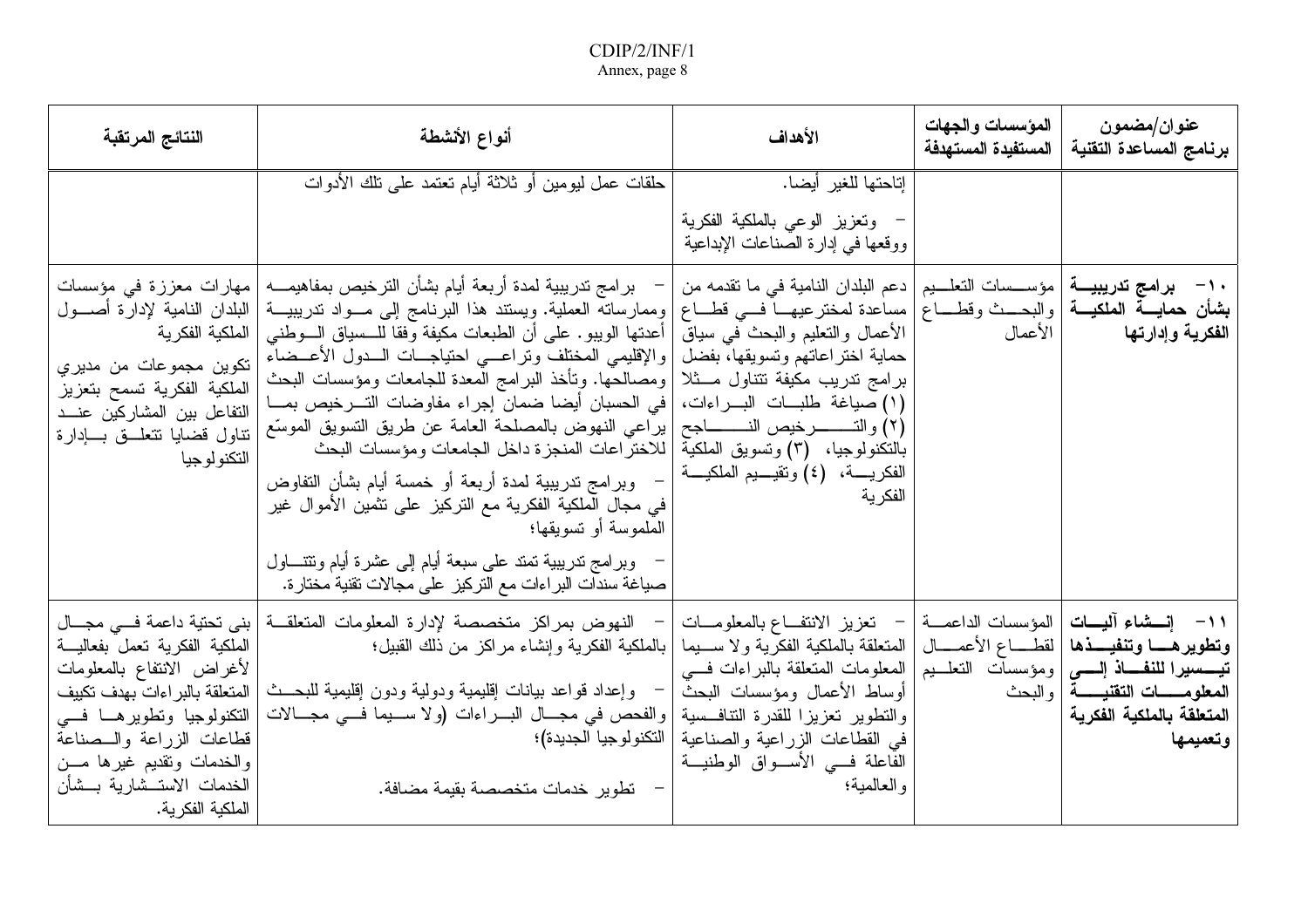| النتائج المرتقبة                                                                                                                                                                                                                                                                                                                                                                                                                                                                                                                                                                                                                                                                                                                                                      | أنواع الأنشطة                                                                                                                                                                                                                                                                                                                                                                                                                                                                                                                                                                                                                                                                                                                                                                                                                                                                                                                                                                                                                                                                                                                                                                                                                                                                                            | الأهداف                                                                                                                                                                                                                                                               | المؤسسات والجهات<br>المستفيدة المستهدفة | عنوان/مضمون<br>برنامج المساعدة التقنية |
|-----------------------------------------------------------------------------------------------------------------------------------------------------------------------------------------------------------------------------------------------------------------------------------------------------------------------------------------------------------------------------------------------------------------------------------------------------------------------------------------------------------------------------------------------------------------------------------------------------------------------------------------------------------------------------------------------------------------------------------------------------------------------|----------------------------------------------------------------------------------------------------------------------------------------------------------------------------------------------------------------------------------------------------------------------------------------------------------------------------------------------------------------------------------------------------------------------------------------------------------------------------------------------------------------------------------------------------------------------------------------------------------------------------------------------------------------------------------------------------------------------------------------------------------------------------------------------------------------------------------------------------------------------------------------------------------------------------------------------------------------------------------------------------------------------------------------------------------------------------------------------------------------------------------------------------------------------------------------------------------------------------------------------------------------------------------------------------------|-----------------------------------------------------------------------------------------------------------------------------------------------------------------------------------------------------------------------------------------------------------------------|-----------------------------------------|----------------------------------------|
| حظيت بالمساعدة من انتفاع<br>محسسسن بالمعلومــــــات<br>التكنولوجية الواردة في قواعد<br>بيانات الملكية الفكرية، بحيث<br>نصبح المعلومــات المنعلقــة<br>بالبراءات بعد تعميمها جــزءا<br>من حالة التقنيـــة الـــصناعية<br>و الملك العام<br>ونفاذ محسن إلىي المعلومـــات<br>المتعلقة بالملكية الفكرية بفضل<br>أجهزة متقدمة لتكنولوجيا<br>المعلومات وقواعــد بيانـــات<br>شبكية وأقراص ضوئية ومواد<br>مرجعية متوفرة في مراكــز<br>المعلومات المنعلقة بالملكيسة<br>الفكرية ومتاحة للجمهور<br>وفهــم معــزز لــدى عامـــة<br>الجمهور لأهمية المعلومـــات<br>المتعلقسة بالملكيسة الفكريسة<br>ولا سعيما نله المتعلقة<br>بالبراءات لأغراض البحث<br>والتعليم وانتفاع فعسال بهسا<br>لأغراض النتمية النكنولوجية<br>وانتفاع فعال بالمعلومات المتعلقة<br>بالملكية الفكرية فسي صنفوف | وتقديم تكنولوجيا المعلومات الـــضرورية وغيرهــــا مــــن  مـــــن المرتقــــب أن تـــــستفيد<br>بالمعلومات النقنية المتعلقة بالملكية المعدات لضمان عمل مركز المعلومـــات المتعلقـــة بالملكيـــة مؤسسات الملكية الفكرية التبي<br>الفكرية بفعالية وسلاسة؛<br>وتوفير التدريب في موقع العمــل لمــوظفي مراكــز<br>المعلومات المتعلقة بالملكية الفكرية ووحداتها بخصوص بحث<br>البراءات واسترجاع وثائق البراءات من مختلَّــف المـــصادر<br>وتوفير المواد المرجعيــة (مثــل الأقـــراص الـــضوئية<br>والمنشورات والكتب) لتجهيز مركـــز المعلومــــات المتعلقـــة<br>بالملكية الفكر ية؛<br>وتنظيم زيارات دراسية وندريب في الخارج للاستفادة من<br>الخبرة وأفضل الممارسات في مراكز المعلومـــات المتعلقـــة<br>بالملكية الفكرية في بلدان أخر ي؛<br>واستخدام تقنيات جديدة لفائدة مكانب الملكية الفكرية وحق<br>المؤلف بهدف مخاطبة شريحة واسعة من المنتفعين؛<br>ومساعدة مراكز المعلومات المنعلقة بالملكية الفكرية فسي<br>إطلاق حملات النوعية ومخاطبة الجمهور؛<br>وإنشاء خدمات ومركز معلومات للاستشارات في مجـــال<br>الملكية الفكرية في البلدان الأقل نموا بنقــديم الأجهـــزة (مـــن<br>حواسيب وبرمجيات وأجهزة الطباعة وغيرها من المعـــدات)<br>ونركيبها ونوفير المنشورات وضمان برنامج لتطوير مهارات<br>موظفي المركز في مختلف مجالات الملكية الفكرية التي تعنيهم<br>ونقديم الخدمات الضرورية للجمهور في نلك المجالات. | · واستحداث أليسات للانتفــاع<br>الفكريسة وتقنيسات المعلومسات<br>والاتصالات؛<br>وإنسشاء مراكسز معلومسات<br>ميسّرة بشأن الملكية الفكرية تقـــدم<br>خدمات مركزية بشأن المعلومـــات   وقواعد البيانات؛<br>المتعلقة بالملكية الفكريسة لفائسدة<br>الجمهور وأوساط المنتفعين. |                                         |                                        |